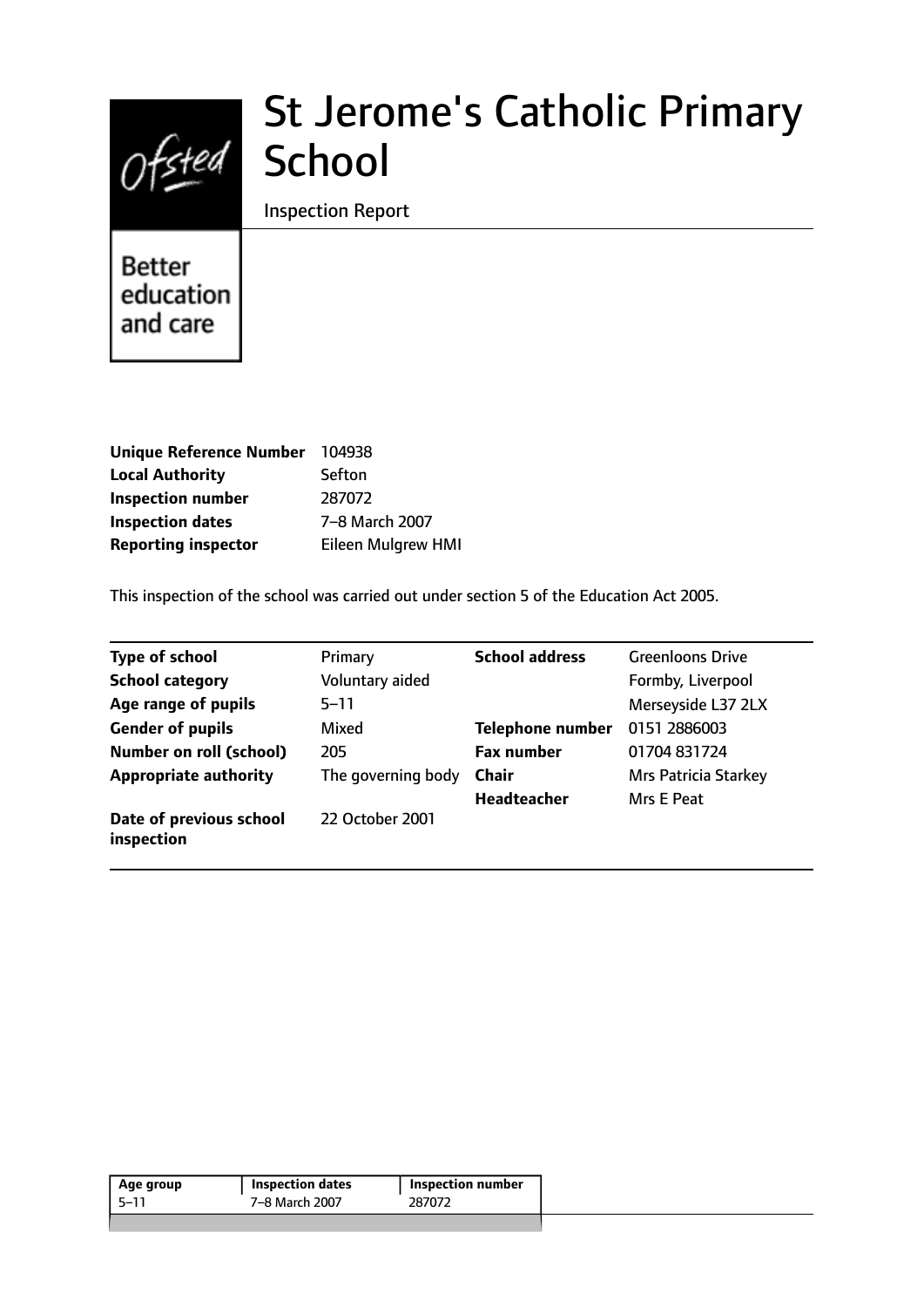© Crown copyright 2007

Website: www.ofsted.gov.uk

This document may be reproduced in whole or in part for non-commercial educational purposes, provided that the information quoted is reproduced without adaptation and the source and date of publication are stated.

Further copies of this report are obtainable from the school. Under the Education Act 2005, the school must provide a copy of this report free of charge to certain categories of people. A charge not exceeding the full cost of reproduction may be made for any other copies supplied.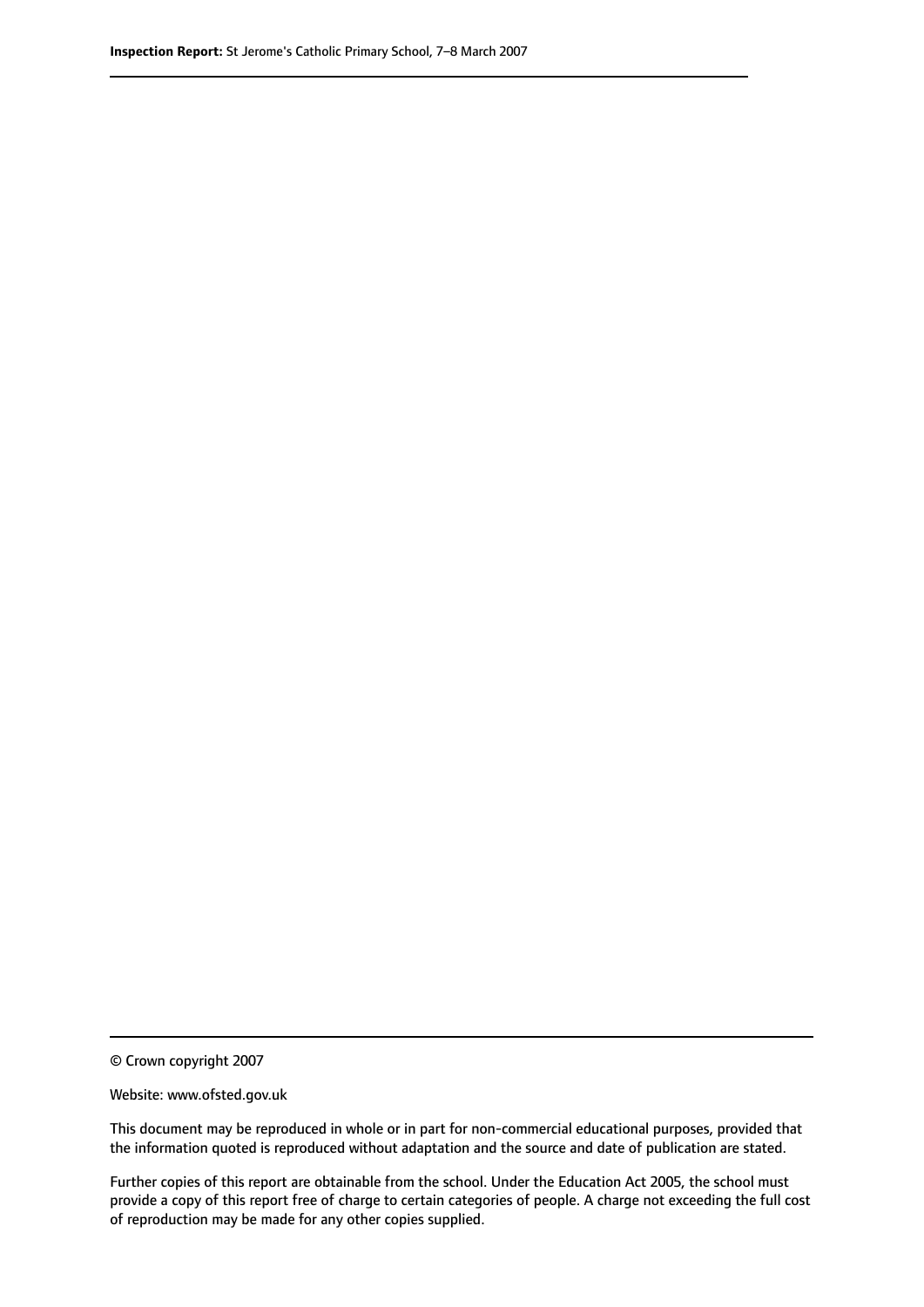# **Introduction**

The inspection was carried out by one of Her Majesty's Inspectors and an Additional Inspector.

# **Description of the school**

St Jerome's is a smaller than average school serving an affluent area of Formby. Almost one fifth of pupils travel to school from outside the area. The number of pupils from ethnic minority groups is low. The vast majority of pupils speak English as their first language. Very few pupils are eligible for free school meals. The percentage of pupils with learning difficulties and/or disabilities is below the national average and no pupils have a statement of special educational need. Currently, the school's pupil population is very stable with few joining or leaving at other than normal times. However, 10% of the pupils in Year 6 have been in the school less than four years. The school has been awarded the Basic Skills Quality Mark in 2000, 2003 and 2006. Activemark was awarded in 2006.

## **Key for inspection grades**

| Grade 1 | Outstanding  |
|---------|--------------|
| Grade 2 | Good         |
| Grade 3 | Satisfactory |
| Grade 4 | Inadequate   |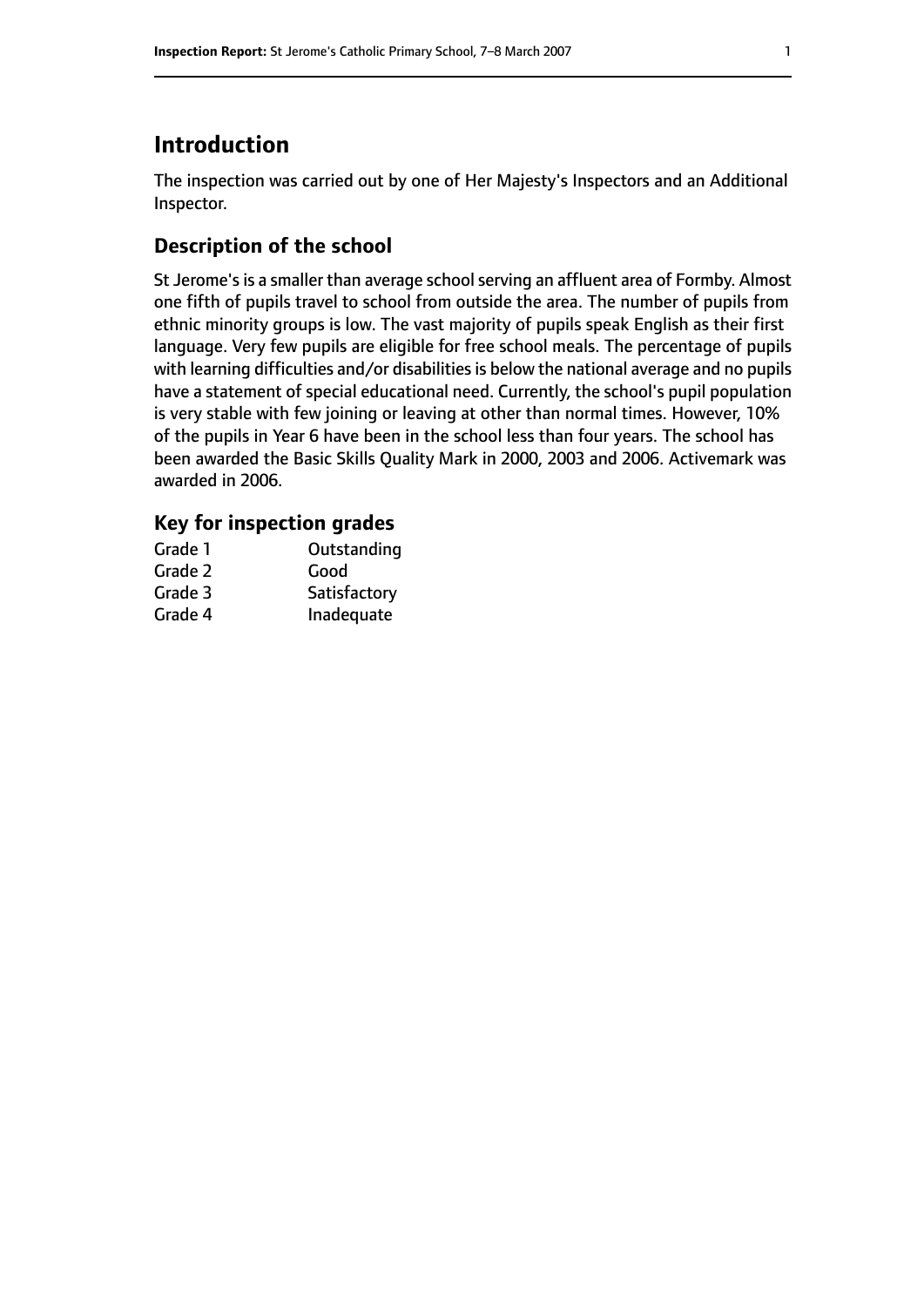# **Overall effectiveness of the school**

#### **Grade: 1**

St Jerome's provides an outstanding education for its pupils. Since the last inspection, the previous school building which was destroyed by fire has been replaced with a new one. All members of the school family contributed to the planning of the new build, bringing governors, staff and pupils together as one team. This team spirit continues and is underpinned by the distinctive Christian ethos which permeates all areas of school life.

The school is popular with parents and has been oversubscribed for the last two years. 'St Jerome's is a fantastic school and we are so lucky that our children attend this wonderful place.' sums up the views of parents.

Pupils join the Reception class with skills, knowledge and understanding comparable to most children of their age. The quality of provision in the Reception class is outstanding. Due to excellent teaching, an outstanding curriculum and particularly high provision for care, guidance and support, pupils make excellent progress and standards in mathematics and science are consistently high by the time they leave the school. When results in English in 2005 dipped for pupils at the end of Key Stage 2, swift and effective action was taken to improve pupils' writing. Inspection evidence shows pupils are now working at very high levels in writing.

Teaching is excellent. Staff are aware of how pupils are learning and lesson planning is based on agreed procedures which ensure that new skills are developed consistently well. Subject knowledge is excellent across all curriculum areas. The curriculum is exciting and meets the needs of all learners and teachers know how pupils like to learn best. Strong, positive relationships and high expectations result in pupils' excellent behaviour and enjoyment. Skilled teaching assistants work effectively to support individuals and groups so that all pupils, including those with learning difficulties and/or disabilities, make very good progress. Pupils have an excellent understanding of the importance of maintaining a healthy body and a healthy mind. They are confident, happy and responsible members of the school community and express their views keenly through the school council. Links with pupils in African and Japanese schools help pupils to understand different cultures and there are early plans to extend their understanding of the multicultural society in which they live.

Leadership and management, including governance, are outstanding. The headteacher has used a recent government initiative to establish teams which successfully use the expertise of individual teachers. Governors understand their role and fulfil all statutory requirements. They know the strengths and weaknesses of the school. Individual members contribute their expertise, for example, in helping to design and build the new school. Despite disruption caused by the fire, the school has maintained high standards and achievement. It provides excellent value for money and has outstanding capacity to improve further.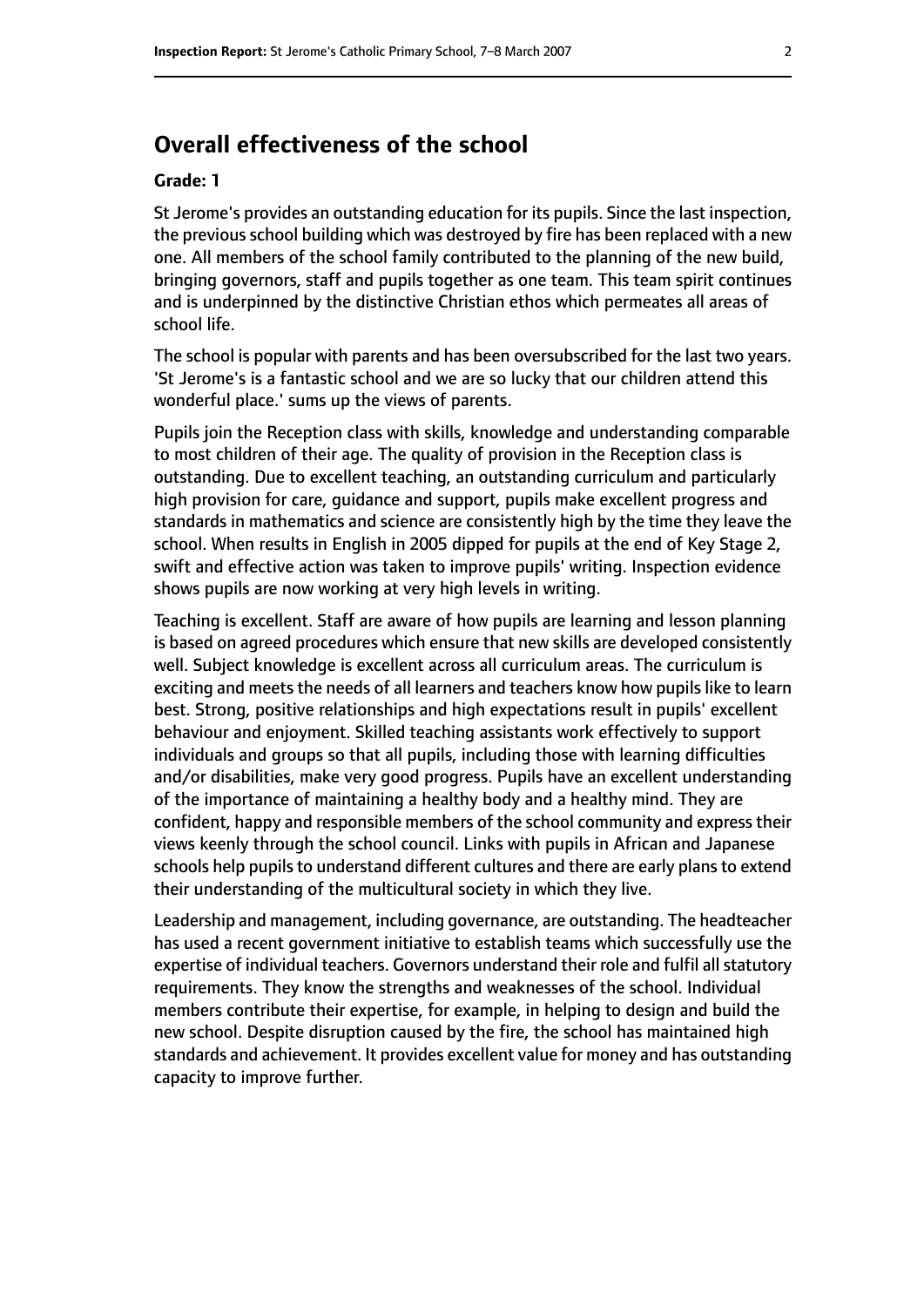#### **What the school should do to improve further**

• Ensure that the school's plans to increase the pupils' understanding of the multicultural society existing locally are fulfilled.

# **Achievement and standards**

#### **Grade: 1**

This area of the school's work is outstanding. When pupils join the school in Reception, what they know and can do is broadly as expected for their age, although it is less so in their personal development. Emphasis is placed on developing skills which enable pupils to work independently. Progress in this class is rapid and by the time pupils begin Year 1 most pupils have achieved standards expected for their age in all areas of the early learning goals, with secure skills for independent work.

As they move through the school, pupils of all abilities, including those with learning difficulties and/or disabilities make very good progress. In the 2006 national tests, pupils aged seven attained results which were above the national average in mathematics and writing. Almost half of all pupils reached a level above that expected for their age in reading.

In the 2006 tests, pupils aged 11 attained results which were well above average in English, mathematics and science. Around half the pupils gained a level above that expected for their age in English and mathematics, whilst two thirds did so in science.

## **Personal development and well-being**

#### **Grade: 1**

The personal development and well-being of the pupils are excellent. Pupils show their enjoyment for learning in their very good attendance and eagerness to be involved in all aspects of school life. Very positive relationships exist between all members of the school community and pupils' behaviour is exemplary. Pupils are happy and have fun when learning. Many pupils said, 'It's really fun'. As a result pupils achieve exceptionally well, making outstanding progress in acquiring the numeracy, literacy and information and communication technology (ICT) skills which will help in later life. Pupils appreciate the importance of healthy lifestyles. They make healthy choices at lunchtime, both from the healthy menu and in the contents of their lunch boxes. Pupils value the benefits of exercise and have been rewarded with the Activemark for sports. They have a sophisticated understanding of issues to do with personal safety. In a recent questionnaire, the school council found that three quarters of the school felt unsafe on the car park, this resulted in the committee members sending a letter to parents with clear instructions on how to improve safety. The 'playground buddies' take their responsibilities seriously when caring for and supervising the younger pupils. Through their role as Guardians of the National Trust and fundraising for charitable causes, all pupils contribute to the community.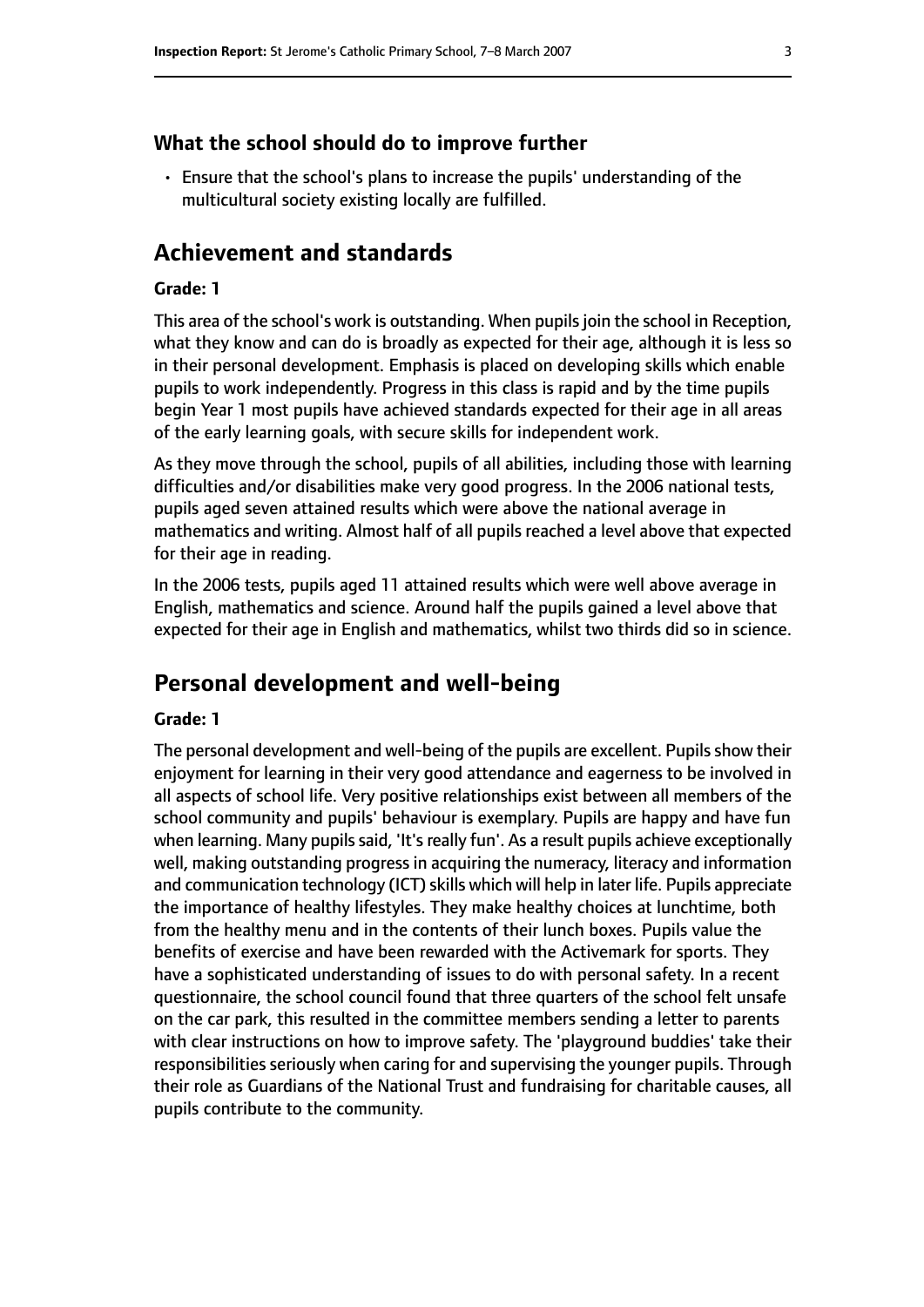Pupils' personal qualities reflect very good support given for their moral and social development. Spiritual development is outstanding. The school is cultivating links with schools in Africa and Japan and it has plans to increase the pupils' understanding of the multicultural society existing locally.

# **Quality of provision**

## **Teaching and learning**

#### **Grade: 1**

Teaching and learning are outstanding. Excellent relationships, high expectations and the attentive attitudes of pupils lead to a very positive, supportive learning atmosphere in every classroom. Pupils are happy to take risks with their learning and as a result nearly always complete challenging tasks. Teachers' subject knowledge is excellent which results in a confident, enthusiastic style. Learning activities are varied, exciting and fun. Pupils in the Reception class had planned a role play area after a visit to a garden centre. They all cheered and clapped when told that the Winter Garden Centre was open. A noteworthy feature is the excellent use made of the ICT equipment by teachers and pupils. Pupils use interactive voting systems to assess each other's learning and teachers use them to check on the pupils' responses to work and adapt lessons accordingly and immediately.

## **Curriculum and other activities**

#### **Grade: 1**

The outstanding curriculum fully meets national requirements. There is a strong emphasis on developing pupils' skills in literacy, numeracy and ICT and these are developed and applied across subjects. Good links are made between subjects: each one is studied in depth. Learning is brought to life by visits to a place of interest or through visitors to the school. Pupils' progress is tracked in all areas of the curriculum. The curriculum is further enriched through themed weeks, such as Book Week. Most pupils attend one or more of the excellent wide variety of extra-curricular activities, which range from chess to circus skills. The school has introduced French for all pupils and instrumental tuition in Year 4. Pupils in Years 4, 5 and 6 have the opportunity to experience a residential visit which contributes much to their cooperative and social skills.

## **Care, guidance and support**

#### **Grade: 1**

Provision for care, guidance and support is outstanding. The commitment of a highly trained staff is a key feature in the excellent care provided to pupils in the school. Pupils feel very safe, both in and out of school, with risk assessments conducted whenever needed. They trust all members of staff and know who to turn to if they are troubled. Child protection procedures are in place and understood by all staff: arrangements for safeguarding pupils follow the latest government guidelines. Many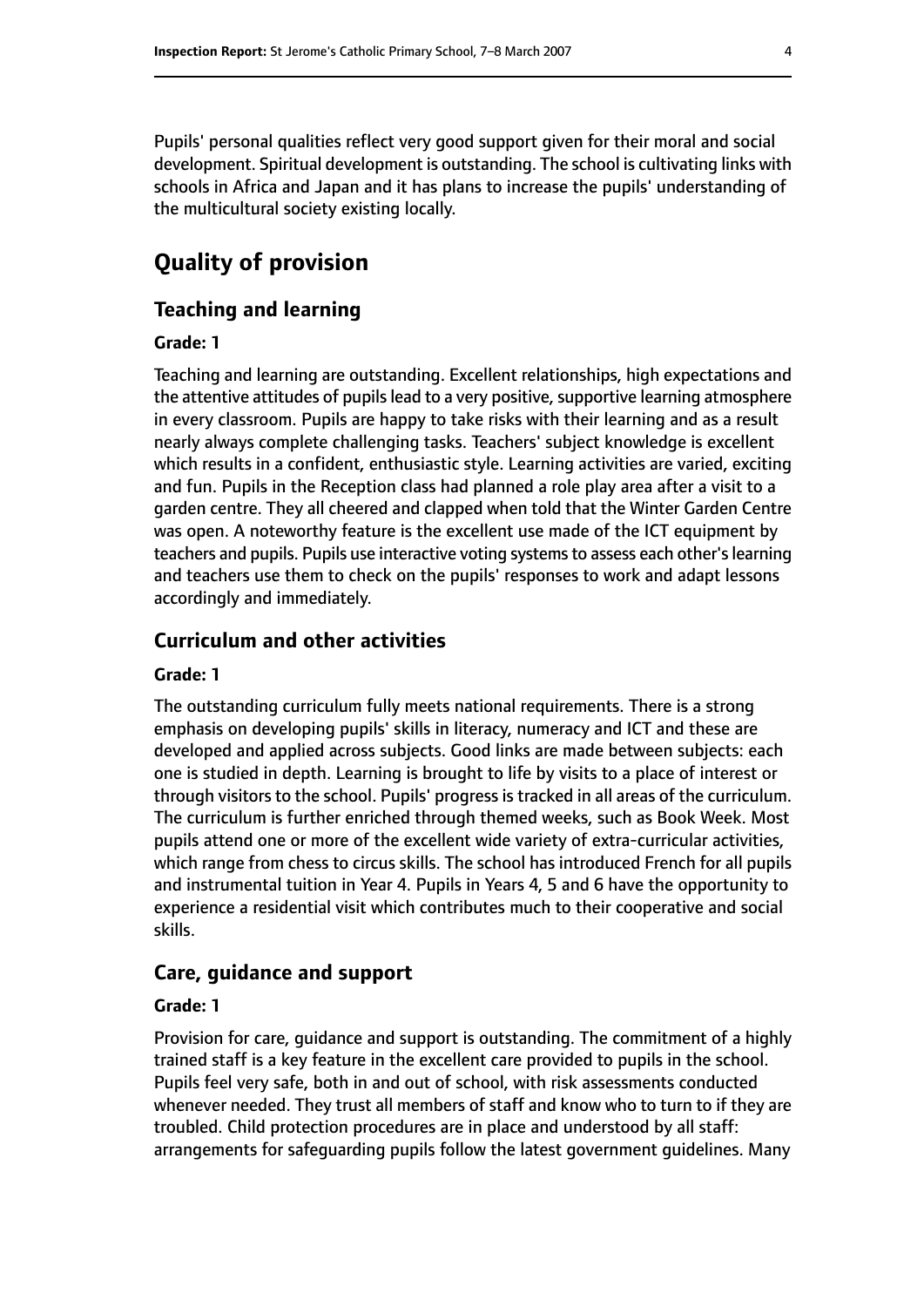parents commented on the excellent care and academic guidance provided by the school. Procedures for settling new pupils into school are very good. Smooth transfer to secondary school is achieved, in part because of the collaborative working relationship between the staff from the schools involved.

The quality of the academic guidance given to pupils is excellent. Through the process of marking and setting of targets, particularly in writing, pupils know exactly what work they have done well and how to get even better. This, together with rigorous checking of progress, results in confident pupils willing to 'have a go' and achieve very high standards of work.

## **Leadership and management**

#### **Grade: 1**

Leadership and management, including governance are outstanding. The school is led with purpose, direction and enthusiasm by an experienced headteacher and effective deputy headteacher. Working as a senior team with two other senior members of staff, they are moving the school forward towards well defined aims. A highly effective evaluation process identifies what needs to be done and action is taken swiftly. The expertise of every member of staff is used successfully to lead specific parts of the school's development plan. Consequently, there is a culture of teamwork focused on the pupils' well-being and raising academic attainment. Governance is excellent. There are good links between individual governors and subject specialists. Many governors visit the school regularly and they successfully monitor its progress. This, together with detailed reports from all the governing body's committees, results in governors having a firm grasp of the school's performance. The disruption faced by the school since the last inspection has been met head on and has not been allowed to be a barrier to improvement. The new school building offers a high quality learning environment which is appreciated by all members of the school family. There is no complacency in this school and the school is very well placed to make further improvement.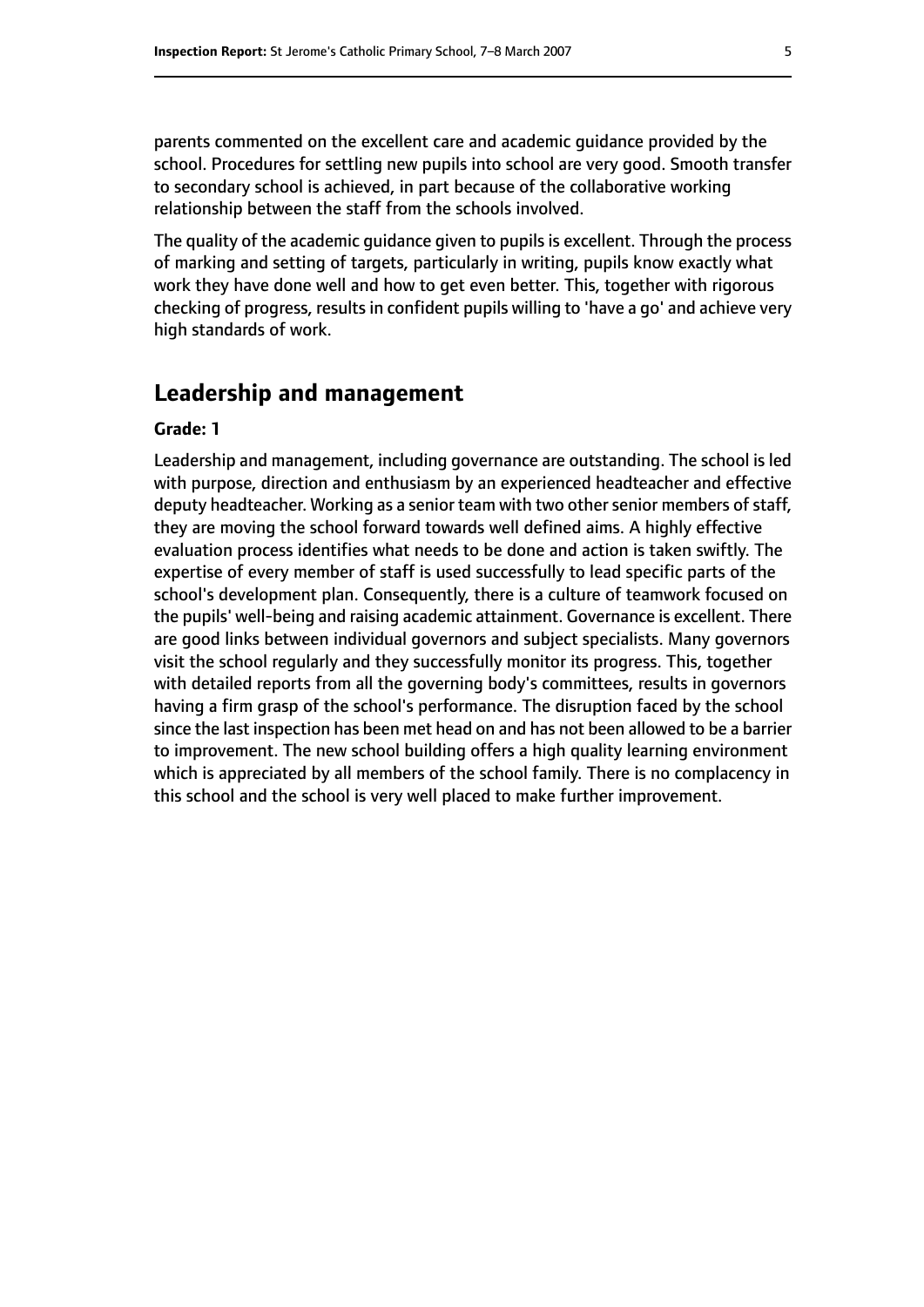**Any complaints about the inspection or the report should be made following the procedures set out inthe guidance 'Complaints about school inspection', whichis available from Ofsted's website: www.ofsted.gov.uk.**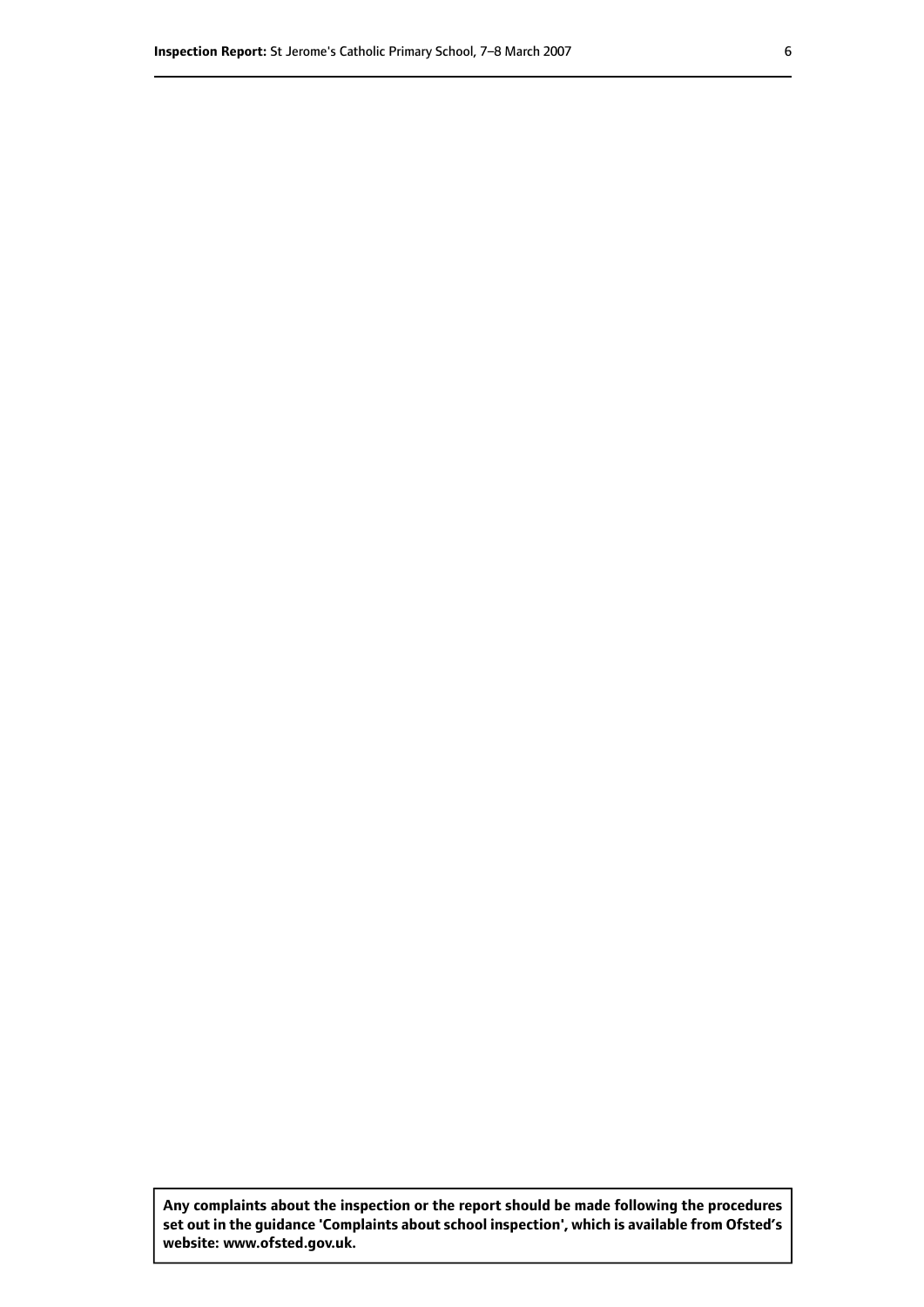# **Inspection judgements**

| Key to judgements: grade 1 is outstanding, grade 2 good, grade 3 satisfactory, and grade 4 | <b>School</b>  |
|--------------------------------------------------------------------------------------------|----------------|
| inadeauate                                                                                 | <b>Overall</b> |

# **Overall effectiveness**

| How effective, efficient and inclusive is the provision of education, integrated<br>care and any extended services in meeting the needs of learners? |     |
|------------------------------------------------------------------------------------------------------------------------------------------------------|-----|
| How well does the school work in partnership with others to promote learners'<br>well-being?                                                         |     |
| The quality and standards in the Foundation Stage                                                                                                    |     |
| The effectiveness of the school's self-evaluation                                                                                                    |     |
| The capacity to make any necessary improvements                                                                                                      |     |
| Effective steps have been taken to promote improvement since the last<br>inspection                                                                  | Yes |

# **Achievement and standards**

| How well do learners achieve?                                                                               |  |
|-------------------------------------------------------------------------------------------------------------|--|
| The standards <sup>1</sup> reached by learners                                                              |  |
| How well learners make progress, taking account of any significant variations between<br>groups of learners |  |
| How well learners with learning difficulties and disabilities make progress                                 |  |

# **Personal development and well-being**

| How good is the overall personal development and well-being of the<br>learners?                                  |  |
|------------------------------------------------------------------------------------------------------------------|--|
| The extent of learners' spiritual, moral, social and cultural development                                        |  |
| The behaviour of learners                                                                                        |  |
| The attendance of learners                                                                                       |  |
| How well learners enjoy their education                                                                          |  |
| The extent to which learners adopt safe practices                                                                |  |
| The extent to which learners adopt healthy lifestyles                                                            |  |
| The extent to which learners make a positive contribution to the community                                       |  |
| How well learners develop workplace and other skills that will contribute to<br>their future economic well-being |  |

# **The quality of provision**

| How effective are teaching and learning in meeting the full range of the<br>  learners' needs?                      |  |
|---------------------------------------------------------------------------------------------------------------------|--|
| $\mid$ How well do the curriculum and other activities meet the range of needs<br>$\mid$ and interests of learners? |  |
| How well are learners cared for, quided and supported?                                                              |  |

 $^1$  Grade 1 - Exceptionally and consistently high; Grade 2 - Generally above average with none significantly below average; Grade 3 - Broadly average to below average; Grade 4 - Exceptionally low.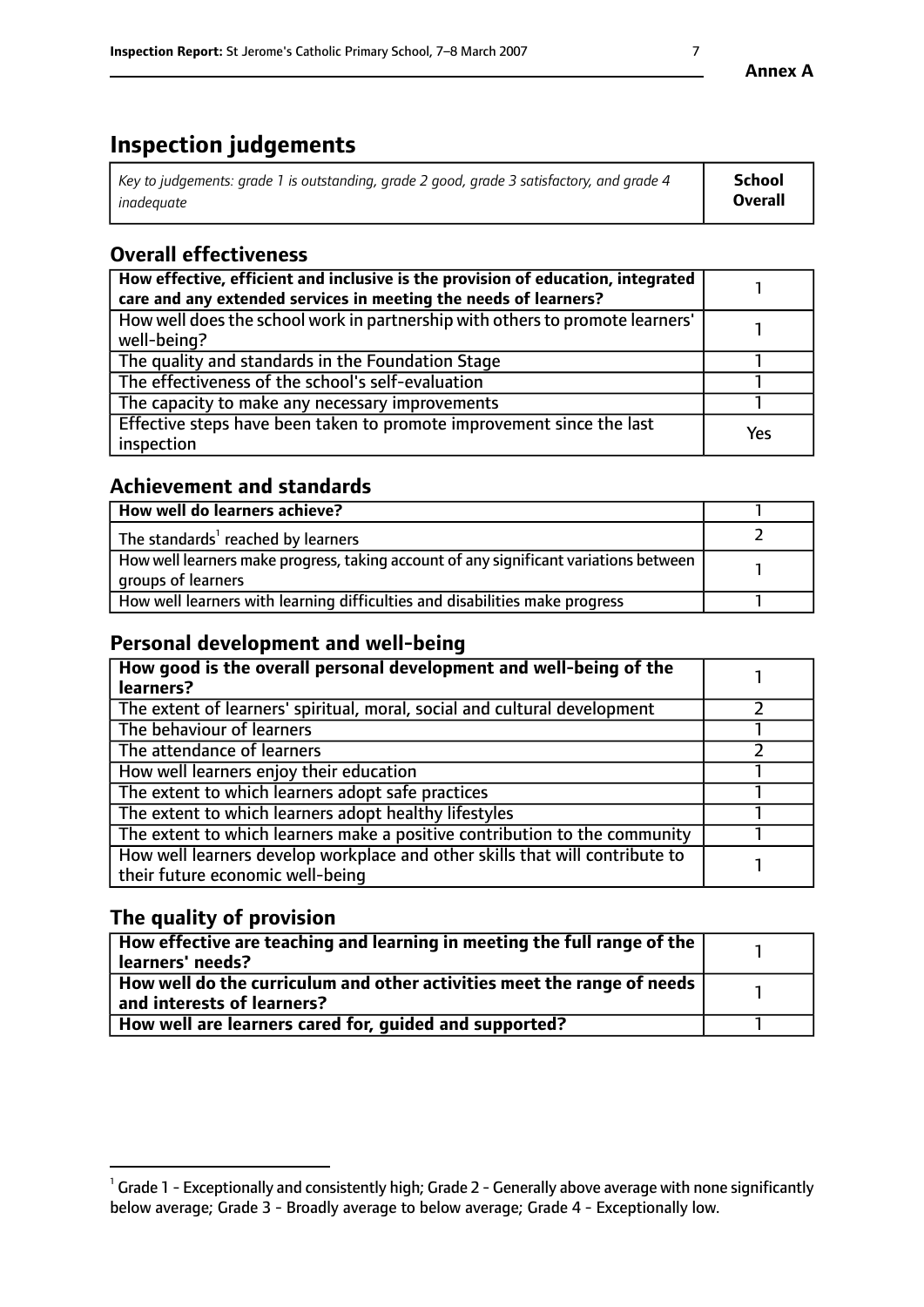#### **Annex A**

# **Leadership and management**

| How effective are leadership and management in raising achievement<br>and supporting all learners?                                              |           |
|-------------------------------------------------------------------------------------------------------------------------------------------------|-----------|
| How effectively leaders and managers at all levels set clear direction leading<br>to improvement and promote high quality of care and education |           |
| How effectively performance is monitored, evaluated and improved to meet<br>challenging targets                                                 |           |
| How well equality of opportunity is promoted and discrimination tackled so<br>that all learners achieve as well as they can                     |           |
| How effectively and efficiently resources, including staff, are deployed to<br>achieve value for money                                          |           |
| The extent to which governors and other supervisory boards discharge their<br>responsibilities                                                  |           |
| Do procedures for safequarding learners meet current government<br>requirements?                                                                | Yes       |
| Does this school require special measures?                                                                                                      | <b>No</b> |
| Does this school require a notice to improve?                                                                                                   | <b>No</b> |